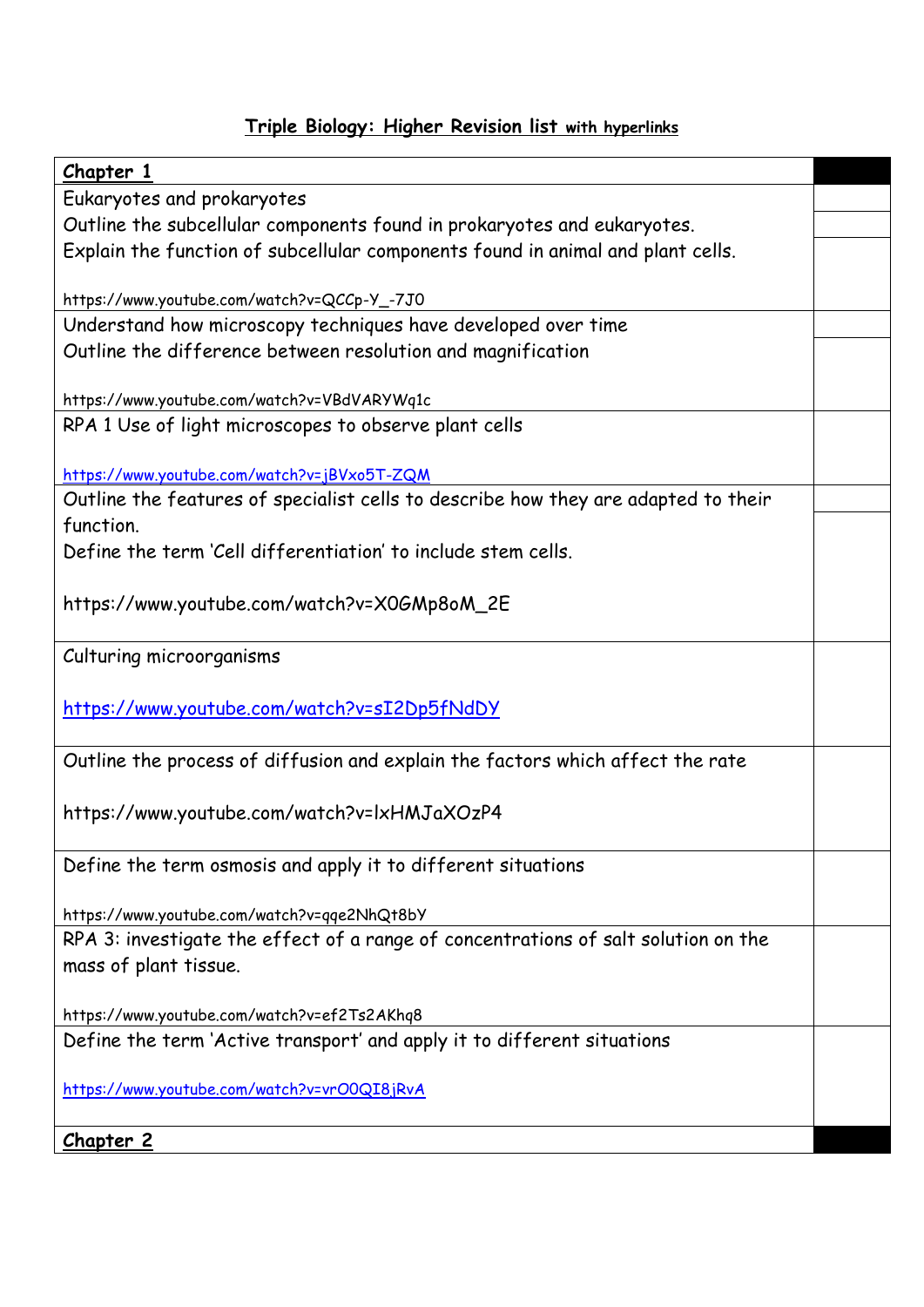| Recall the organs of the digestive system which work together to digest and absorb<br>food    |  |
|-----------------------------------------------------------------------------------------------|--|
|                                                                                               |  |
| https://www.youtube.com/watch?v=Ov7tfPO62xk                                                   |  |
| Describe the nature of enzymes molecules and the factors that affect their activity.          |  |
| https://www.youtube.com/watch?v=VNX9UQ08fZ4                                                   |  |
| https://www.youtube.com/watch?v=qq1foXnvJao                                                   |  |
| RPA 4: use qualitative reagents to test for a range of carbohydrates, lipids and<br>proteins. |  |
| https://www.youtube.com/watch?v=SqWTJWOBww4                                                   |  |
| Describe the structure and function of the heart                                              |  |
| https://www.youtube.com/watch?v=y1DsaAzYamQ                                                   |  |
| Describe the structure and function of blood vessels and how this links to their<br>function  |  |
| https://www.youtube.com/watch?v=AISQEs694qY                                                   |  |
| Coronary heart disease: a non-communicable disease                                            |  |
| Health issues<br>The effect of lifestyle on some non-communicable diseases                    |  |
| https://www.youtube.com/watch?v=Td1itX2lMss                                                   |  |
| Plant tissues                                                                                 |  |
| Plant organ system                                                                            |  |
| https://www.youtube.com/watch?v=svCLQQwo5PU                                                   |  |
| <u>Chapter 3</u>                                                                              |  |
| Communicable (infectious) diseases                                                            |  |
| Name and give examples of viral diseases in both plants and animals.                          |  |
| Name and give examples of bacterial diseases in both plants and animals.                      |  |
| Name and give examples of fungal diseases in both plants and animals.                         |  |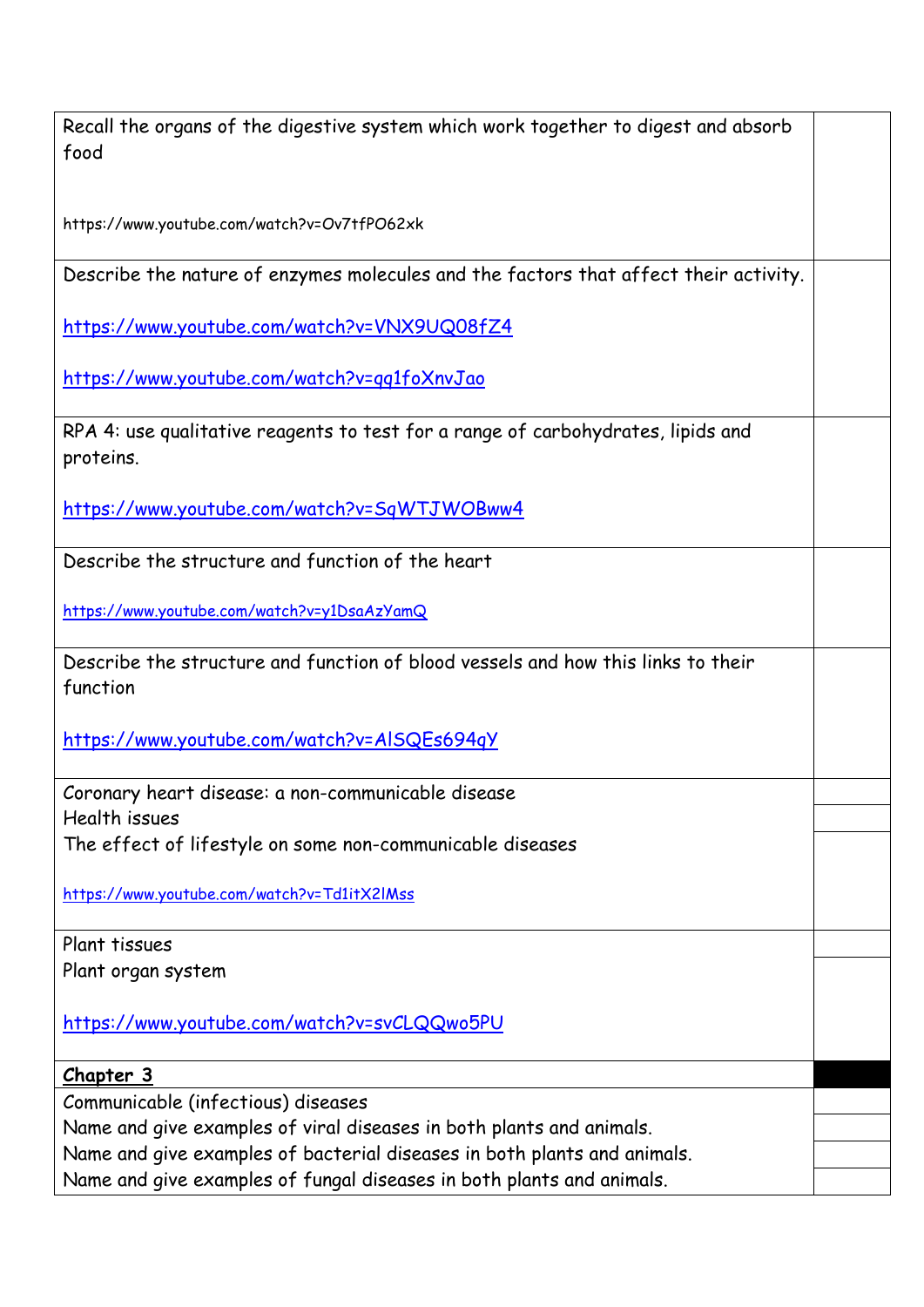Name and give examples of protista diseases in animals. https://www.youtube.com/watch?v=dbd5iydu3EY Describe the non-specific defence systems in the human body https://www.youtube.com/watch?v=5X9MklLVhlw Explain how vaccinations prevent illness. Describe how vaccines cause the body to quickly produce the correct antibody <https://www.youtube.com/watch?v=23fQscOSqVU> Describe how monoclonal antibodies produced. Give uses of monoclonal antibodies <https://www.youtube.com/watch?v=XrUW54Ea598> **Biology Paper 2 Chapter 5** Explain how the structure of the nervous system is adapted to its functions Name and recall the order of the CNS response <https://www.youtube.com/watch?v=oDS1hAqWp2M> RPA 7: carry out an investigation into human reaction times <https://www.youtube.com/watch?v=Ws5qVXYHRnQ> Outline how body temperature is monitored and controlled by the thermoregulatory centre. <https://www.youtube.com/watch?v=IGsQi0JZUTw> Label the following glands – pituitary gland; pancreas; thyroid; adrenal gland; ovary and testes <https://www.youtube.com/watch?v=c6olhi88KZs> Describe how blood glucose levels are monitored and controlled Explain the negative feedback cycle in terms of blood glucose https://www.youtube.com/watch?v=OHrX3X3LGzI Describe Type 1 and Type 2 diabetes – causes and treatments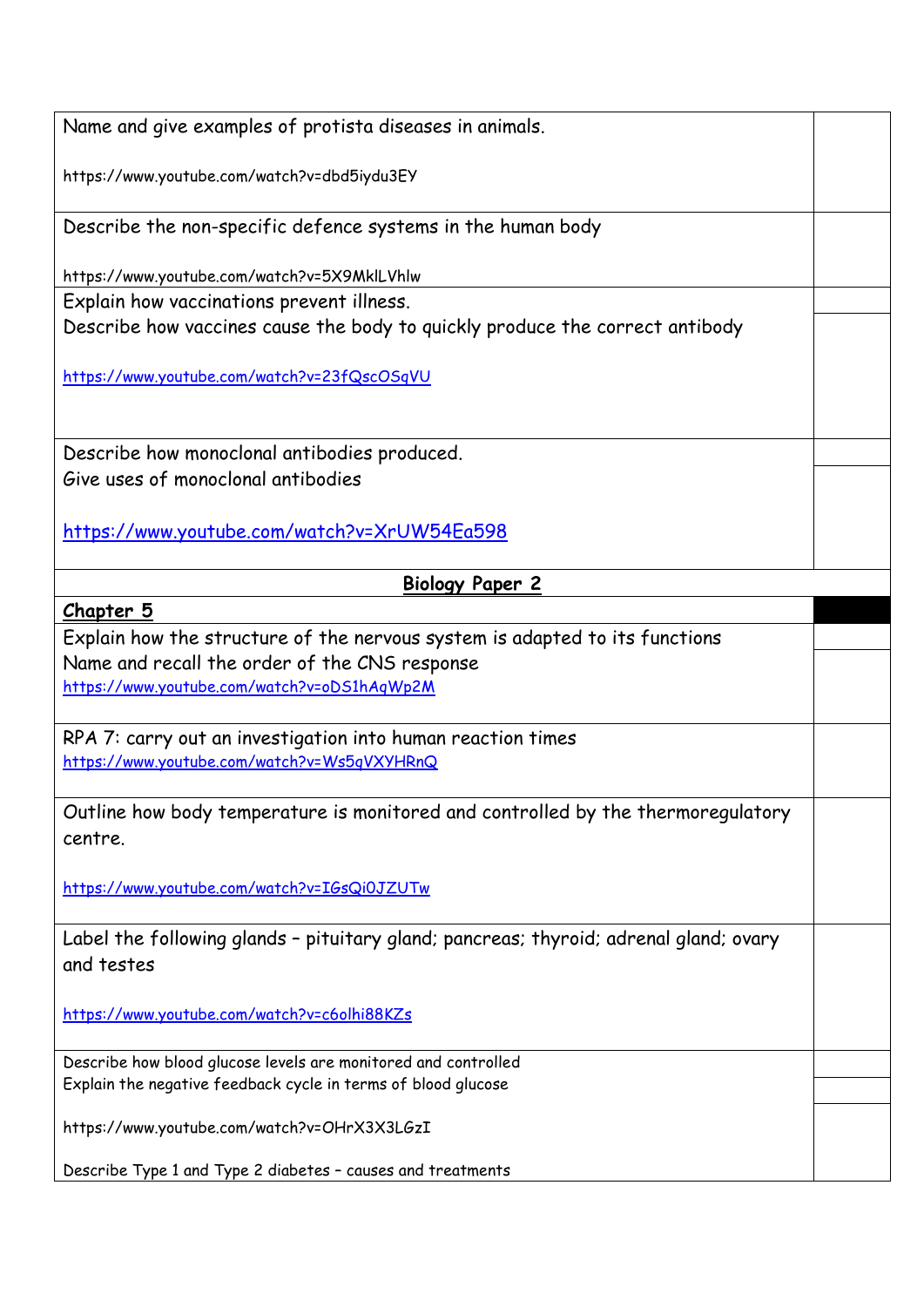| https://www.youtube.com/watch?v=bFnO8Uc9gjQ                                                                   |  |
|---------------------------------------------------------------------------------------------------------------|--|
| Maintaining water and nitrogen balance in the body                                                            |  |
| https://www.youtube.com/watch?v=-DVdygQqGwQ                                                                   |  |
| Hormones in human reproduction                                                                                |  |
| https://www.youtube.com/watch?v=iXswGsfeHJq                                                                   |  |
| Control and coordination in plant hormones                                                                    |  |
| https://www.youtube.com/watch?v=PxSkuyjZ3MM                                                                   |  |
| Required practical activity 8: investigate the effect of light on the growth of newly<br>germinated seedlings |  |
| https://www.youtube.com/watch?v=fEo21LbnJJM                                                                   |  |
| Chapter 6                                                                                                     |  |
| Sexual and asexual reproduction                                                                               |  |
| Meiosis                                                                                                       |  |
| Advantages and disadvantages of sexual and asexual reproduction                                               |  |
| https://www.youtube.com/watch?v=Fh9b6a-3DLQ                                                                   |  |
| DNA and the genome                                                                                            |  |
| <b>DNA</b> structure                                                                                          |  |
| https://www.youtube.com/watch?v=o4LHU79fB3s                                                                   |  |
| Genetic inheritance                                                                                           |  |
| Inherited disorders                                                                                           |  |
| https://www.youtube.com/watch?v=Vk8xu9LAw1E                                                                   |  |
| <u>Chapter 7</u>                                                                                              |  |
| Levels of organisation                                                                                        |  |
| https://www.youtube.com/watch?v=6t30hAabK58                                                                   |  |